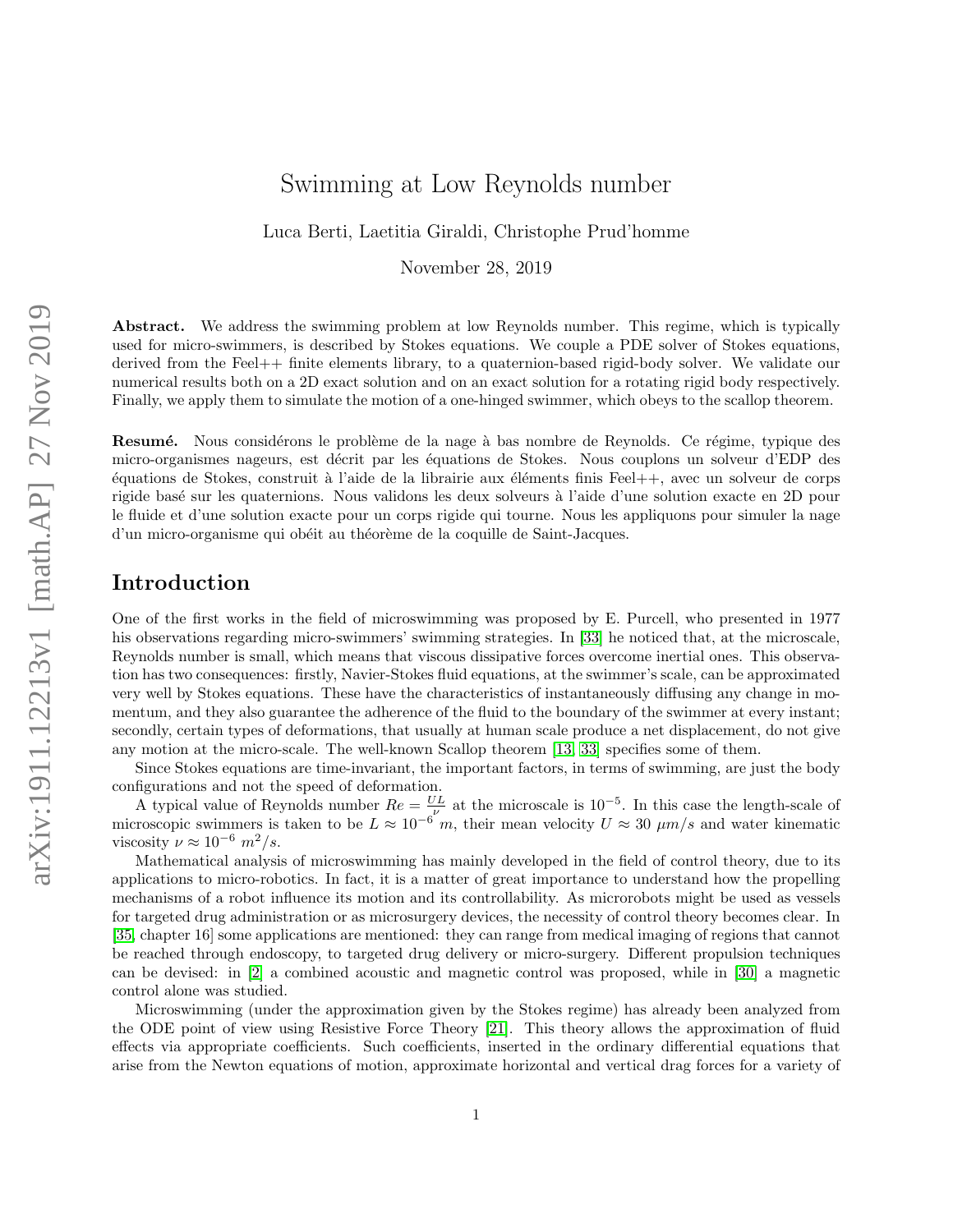swimmers made of simple shapes, like segments or circles. The approximation deriving from Resistive Force Theory makes it possible to use ODE control techniques in this framework [\[3,](#page-12-1) [4,](#page-12-2) [19,](#page-13-2) [17,](#page-13-3) [18\]](#page-13-4).

Swimming simulations have been addressed also in the PDE setting by several authors studying fluidstructure interaction. In this case, fluid forces could be computed for swimmers with different shapes. Several techniques can be applied, like level set methods [\[8,](#page-12-3) [9\]](#page-13-5), fictitious domain methods [\[1\]](#page-12-4) or immersed boundary methods [\[15\]](#page-13-6). Other schemes, like boundary element methods, can be applied when the governing equations have an associated Green function, like Stokes problem does (see [\[31\]](#page-14-3)).

Up to now, literature has mainly considered microswimmers that can be represented by finite dimensional control systems, and very often the effects of fluid forces on the body and of its elasticity are modeled in a simplified manner, in order to still use tools from control theory of ODEs. Swimmers of different shapes have been investigated: among them there are Purcell 3-link microswimmer, the N-link microswimmer [\[3\]](#page-12-1), sphere-based microswimmers [\[29\]](#page-14-4) and some other models that add elasticity effects through torsional springs or control the swimmer through an externally imposed magnetic field. An important challenge, coming from microrobot control and linked to the applications we have mentioned earlier, is controlling the object close to walls or obstacles. Some results concerning controllability in the half space have been obtained by L. Giraldi [\[5,](#page-12-5) [22\]](#page-13-7).

Other studies about control of microswimmers have been presented in [\[25\]](#page-13-8), where a deformable amoeba was studied, and in subsequent papers by Lohéac and Munnier [\[27\]](#page-13-9). Other studies focused on the geometry arising from microswimming, for example [\[13,](#page-13-0) [34\]](#page-14-5). In [\[13\]](#page-13-0) the scallop theorem is extended using Riemannian geometry and in [\[11\]](#page-13-10) optimal control of a finite-dimensional swimmer moving on a straight line is studied.

The aim of this paper is to compute the displacement of a microscopic scallop in order to illustrate the Scallop theorem of Purcell, using the finite element library Feel++.

The paper is organised as follows: in Section [1](#page-1-0) we will present the mathematical model and the governing equations of swimmer's displacement. Section [2](#page-3-0) introduces the associated discrete problem. Section [3](#page-5-0) gives some details about the implementation of it. Section [4](#page-5-1) presents our numerical results on the scallop swimmer. A paragraph with remarks and perspectives concludes the paper.

# <span id="page-1-0"></span>1 The model

In this section, the equations that are considered along the paper are introduced. Section [1.1](#page-1-1) is devoted to the description of the fluid model. Section [1.2](#page-2-0) describes how the rigid body motion can be recovered given an imposed swimmer body deformation.

#### <span id="page-1-1"></span>1.1 The fluid equations

In our problem we consider a micro-swimmer immersed in an incompressible fluid which is modeled, in the Eulerian reference frame, by Navier-Stokes equations

$$
\frac{\partial u}{\partial t} + (u \cdot \nabla)u = \nu \Delta u - \frac{\nabla p}{\rho} + f,
$$
  

$$
\nabla \cdot u = 0.
$$

where  $u(t, x): \mathbb{R} \times \mathbb{R}^d \to \mathbb{R}^d$ ,  $d = 2, 3$ , is the fluid velocity field,  $p(t, x): \mathbb{R} \times \mathbb{R}^d \to \mathbb{R}$  is the fluid pressure field,  $\nu$  is the fluid kinematic viscosity,  $\rho$  is the fluid density and  $f(t, x) : \mathbb{R} \times \mathbb{R}^d \to \mathbb{R}^d$  is the distribution of external forces per unit mass. The Navier-Stokes system, in the case of micro-swimmers, can be simplified to the Stokes equations by neglecting the inertial contributions of the flow.

This simplification is justified by the small value of the Reynolds number associated to the flow regime in which we are interested. This can be seen in the adimensionalized version of Navier-Stokes equations (here without external forces, for simplicity)

$$
\operatorname{Re}\left(\frac{\partial u'}{\partial t'} + (u' \cdot \nabla)u'\right) = \Delta u' - \nabla p',
$$
  

$$
\nabla \cdot u' = 0,
$$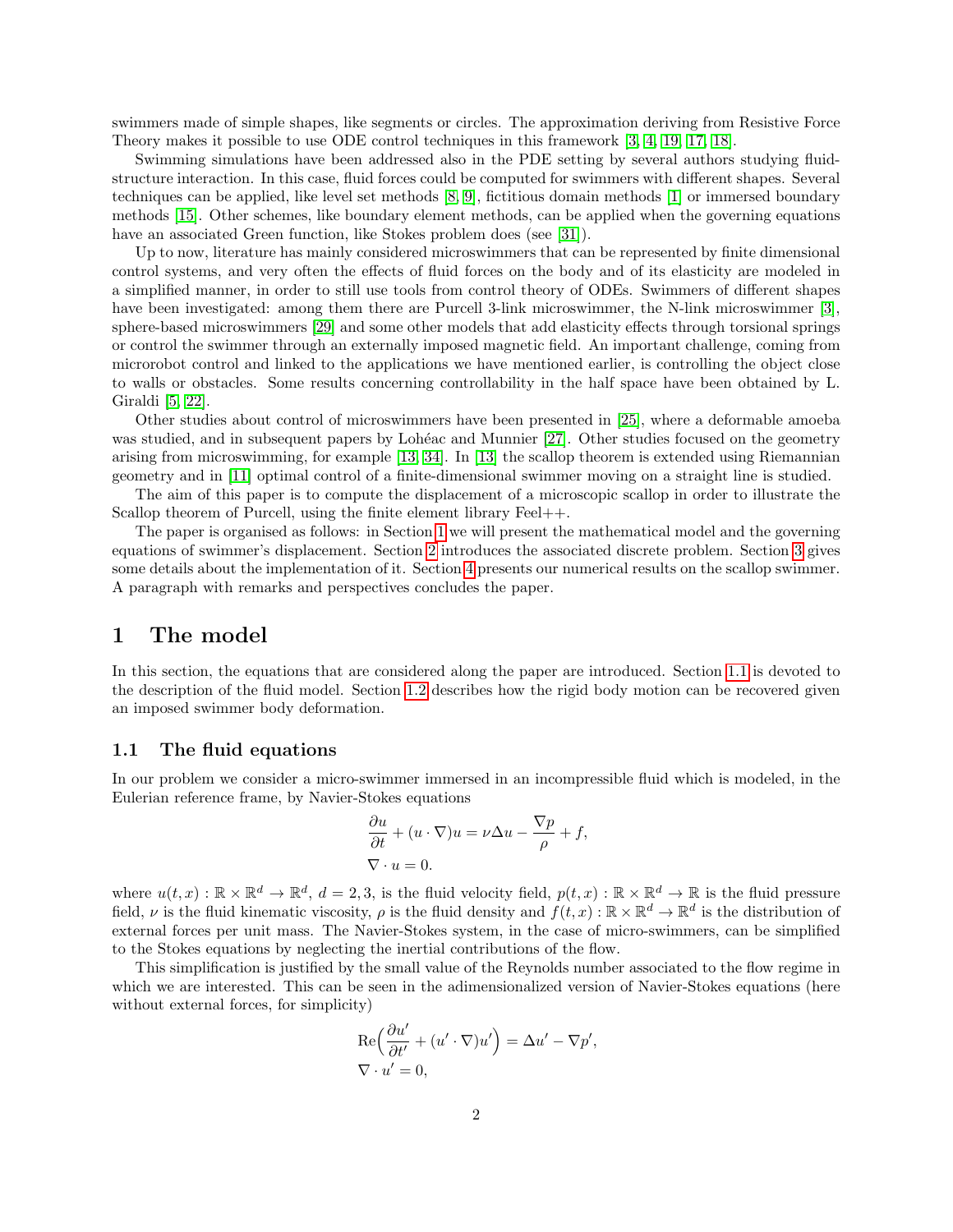where  $u' = \frac{u}{U}$ ,  $p' = \frac{pL}{\mu U}$ ,  $t' = \frac{L}{U}$  and U is the swimmer's characteristic swimming speed, L is its characteristic length and  $\nu$  is the fluid kinematic viscosity. In the momentum conservation equations, Reynolds number multiplies the inertial terms, which can therefore be neglected, since in the case of micro-swimmers Re  $\approx$ 10−<sup>5</sup> .

As a result, the set of equations we will be using to model the fluid behaviour is the Stokes system

$$
\begin{cases} \mu \Delta u - \nabla p = 0, \\ \nabla \cdot u = 0. \end{cases}
$$

Denoting by  $\sigma(t,x) = -p(t,x)\mathbb{I} + \mu(\nabla u(t,x) + \nabla u(t,x)^T)$  the Newtonian fluid stress tensor and considering a time-dependent family of open sets  $\Omega^t \subseteq \mathbb{R}^d \forall t$ , we can therefore write the fluid problem as follows: find  $u(t, x), p(t, x)$  such that

<span id="page-2-1"></span>
$$
\nabla \cdot \sigma = 0 \qquad \text{in } \mathbb{R}_+ \times \Omega^t,
$$
  
\n
$$
\nabla \cdot u = 0 \qquad \text{in } \mathbb{R}_+ \times \Omega^t,
$$
  
\n
$$
u(t, x) = \bar{u}(t, x) \qquad \text{on } \mathbb{R}_+ \times \partial \Omega^t_D,
$$
  
\n
$$
\left(-p(t, x)\mathbb{I} + \mu(\nabla u(t, x) + \nabla u(t, x)^T)\right)\vec{n}(t, x) = \bar{g}(t, x) \qquad \text{on } \mathbb{R}_+ \times \partial \Omega^t_N,
$$
  
\n(1)

where  $\partial \Omega_D^t$  and  $\partial \Omega_N^t$  are the portions of  $\partial \Omega^t$  where Dirichlet and, respectively, Neumann boundary conditions are imposed, and  $\vec{n}(t, x)$  is the outward unit normal to  $\partial \Omega^t$ . In particular, one requires  $\partial \Omega^t = \partial \Omega_D^t \cup \partial \Omega_N^t$ and  $\partial \Omega_D^t \cap \partial \Omega_N^t = \emptyset$ . Conditions on  $\bar{u}$  and  $\bar{g}$  are imposed so that the problem has a unique solution in  $[H^1(\Omega^t)]^d \times L^2(\Omega^t)$ , notably  $\bar{u} \in H^{1/2}(\partial \Omega^t_D)$  and  $\bar{g} \in H^{-1/2}(\partial \Omega^t_N)$  provide such result [\[10\]](#page-13-11).

In the case of our interest,  $\Omega^t$  will be  $\mathbb{R}^d$  deprived of the region occupied by the swimmer, and the Dirichlet boundary conditions correspond to the velocity field on the swimmer boundary. Such vector field can be decomposed in two parts: one represents the rigid motion and the other comes from the deformation of the swimmer's body  $\bar{u}(t, x) = V + \omega \wedge (x - x_0) + v(t, x)$ , where  $x_0$  is the center of mass of the swimmer. When this latter is known in advance, it is possible to recover the linear velocity  $V$  and the angular velocity  $\omega$  by solving a linear system as presented in [\[26\]](#page-13-12). This method exploits the linearity of Stokes equations with respect to pressure and velocity, producing a system of equations which is linear in  $(V, \omega)$  and that depends on the stresses produced by a number of "fundamentally-driven" flows.

### <span id="page-2-0"></span>1.2 The rigid body dynamics

Following Newton's second law of dynamics and Euler's equations for angular momentum, we can write the equations describing the dynamics of the swimmer. However, in our case, the microscopic nature of the immersed object and the Stokes approximation of fluid equations lead us to neglect the inertial terms. As a result, the aforementioned equations read respectively (see [\[26\]](#page-13-12))

$$
\int_{\partial\Omega^t} \sigma(t, x)\vec{n}(t, x) \,dS(x) = 0,
$$

$$
\int_{\partial\Omega^t} \sigma(t, x)\vec{n}(t, x) \wedge x \,dS(x) = 0.
$$

The equations above are written in the swimmer's reference frame. As proposed and developed in [\[26\]](#page-13-12), the linearity of the Stokes equation in pressure and velocity allows a decomposition of the two fields as a sum of solutions to fundamentally driven Stokes equations. Each of these problems is characterized by the boundary conditions on the swimmer's surface. If we denote the canonical basis of the swimmer's reference frame by  ${e_i}_{i=1}^3$  and by  $v(t, x)$  the deformation velocity we already mentioned, the fundamental boundary conditions are of the form  $\bar{u}(t, x) = e_i$  for  $i \in \{1, 2, 3\}$ ,  $\bar{u}(t, x) = e_i \wedge x$  for  $i \in \{1, 2, 3\}$  and  $\bar{u}(t, x) = v(t, x)$ . They provide seven different Stokes problems and allow an expansion of the velocity and pressure fields as  $u(t,x) = \sum_{i=1}^{3} V_i u_i(t,x) + \sum_{i=4}^{6} \omega_i u_i(t,x) + u_7(t,x)$  and  $p(t,x) = \sum_{i=1}^{3} V_i p_i(t,x) + \sum_{i=4}^{6} \omega_i p_i(t,x) + p_7(t,x)$ ,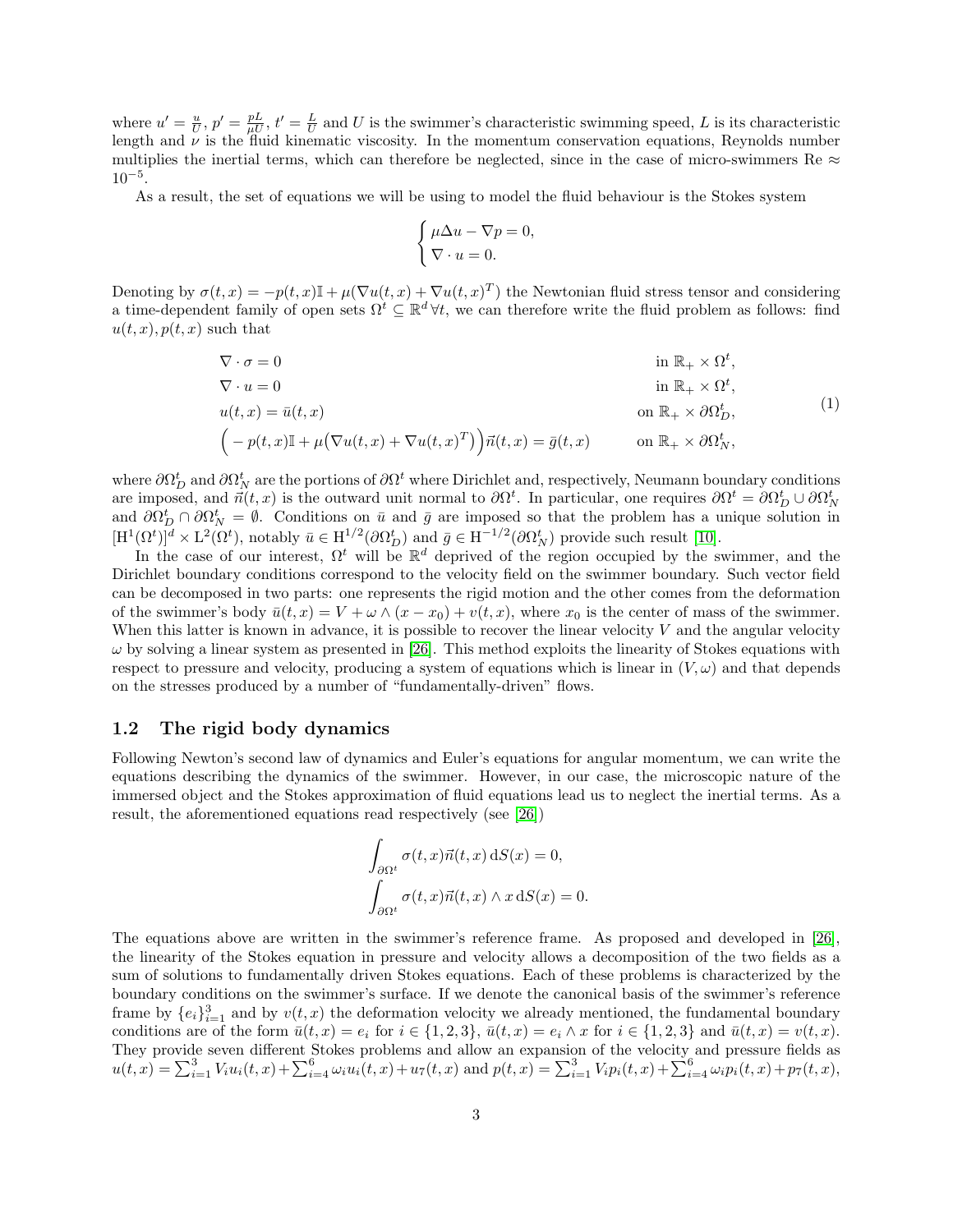where problems 1 to 3 are characterized by  $\bar{u}(t,x) = e_i$ , problems 4 to 6 are characterized by  $\bar{u}(t,x) = e_i \wedge x$ and problem 7 by  $\bar{u}(t, x) = v(t, x)$ . This decomposition carries onto the fluid stress tensors, since they are linear with respect to pressure and velocity:  $\sigma(u,p) = \sum_{i=1}^{3} V_i \sigma(u_i,p_i) + \sum_{i=4}^{6} \omega_i \sigma(u_i,p_i) + \sigma(u_7,p_7)$ . Substituting this decomposition into [\(1.2\)](#page-2-0) and appropriately rearranging the terms brings us to the solution of a linear system in  $(V, \omega)$  of  $6 \times 6$  matrix M and right-hand side  $N \in \mathbb{R}^6$  as follows

<span id="page-3-3"></span>
$$
M_{ij} = \begin{cases} \int_{\partial\Omega^t} e_i \cdot \sigma(u_j, p_j) \vec{n} \, dS & \text{for } i \in \{1, 2, 3\}, j \in \{1, \dots, 6\}, \\ \int_{\partial\Omega^t} e_{i-3} \cdot (\sigma(u_j, p_j) \vec{n} \wedge x) \, dS & \text{for } i \in \{4, 5, 6\}, j \in \{1, \dots, 6\}, \end{cases}
$$
\n
$$
\left( \begin{array}{cc} - \int e_i \cdot \sigma(u_7, p_7) \vec{n} \, dS & \text{for } i \in \{1, 2, 3\}, \end{array} \right)
$$
\n
$$
(2)
$$

<span id="page-3-4"></span>
$$
N_i = \begin{cases} -\int_{\partial\Omega^t} e_i \cdot \sigma(u_7, p_7) n \, dS & \text{for } i \in \{1, 2, 3\}, \\ -\int_{\partial\Omega^t} e_{i-3} \cdot (\sigma(u_7, p_7) n \wedge x) \, dS & \text{for } i \in \{4, 5, 6\}. \end{cases}
$$
(3)

Once the velocities (in the swimmer's reference frame) are recovered by solving the previous system, as done in [\[26\]](#page-13-12), we can determine the position and orientation of the swimmer in the laboratory reference frame by solving a set of ODEs of the form [\[16\]](#page-13-13)

<span id="page-3-2"></span>
$$
\begin{cases}\n\frac{\mathrm{d}q}{\mathrm{d}t} = \frac{1}{2}[0, R(q)\omega] * q, \\
\frac{\mathrm{d}X}{\mathrm{d}t} = R(q)V,\n\end{cases}
$$
\n(4)

where q is the unit quaternion representing the orientation of the body in the laboratory fixed frame,  $R(q)$ is the rotation matrix associated to the unit quaternion  $q$ ,  $*$  denotes the quaternion product and X is the position of the swimmer's centroid in the fixed reference frame. Appropriate initial conditions for the ODEs have to be chosen. The derivation of the quaternion equation and definition of the quaternion product are described in section [2.](#page-3-0)

Choosing unit quaternions to represent rotations in  $\mathbb{R}^d$  is dictated by the fact that they cover SO(3), sending the pair  $\{q, -q\}$  to a unique  $R(q) \in SO(3)$ , and avoid the classical complications that arise when Euler angles are used [\[16,](#page-13-13) [24\]](#page-13-14).

#### 1.3 The self-propulsion constraints

In the previous section we addressed the computation of the linear and angular velocity of the swimmer in its reference frame. In order to model the displacement of a swimmer, the deformation velocity  $v(t, x)$  has to satisfy two constraints ensuring that the motion is entirely due to internal forces and is not relying on external actions. In particular, these constraints express the fact that in the swimmer's reference frame, linear and angular momenta remain unchanged because no external forces are applied [\[12\]](#page-13-15). In the linear momentum case, such invariance writes

<span id="page-3-1"></span>
$$
\frac{\mathrm{d}}{\mathrm{d}t} \int_{\Omega^0} x \, dm(x) = 0. \tag{5}
$$

Following [\[12\]](#page-13-15), [\(5\)](#page-3-1) and its angular momentum analogue can be rewritten as

$$
\int_{\partial\Omega^t} v(t,x) \, \mathrm{d}S(x) = 0, \qquad \qquad \int_{\partial\Omega^t} v(t,x) \wedge x \, \mathrm{d}S(x) = 0.
$$

### <span id="page-3-0"></span>2 Numerical method

In subsection [2.1](#page-4-0) we address the discretization of the Stokes system and in subsection [2.2](#page-4-1) we will address the derivation and discretization of the ODE system for rigid body motion.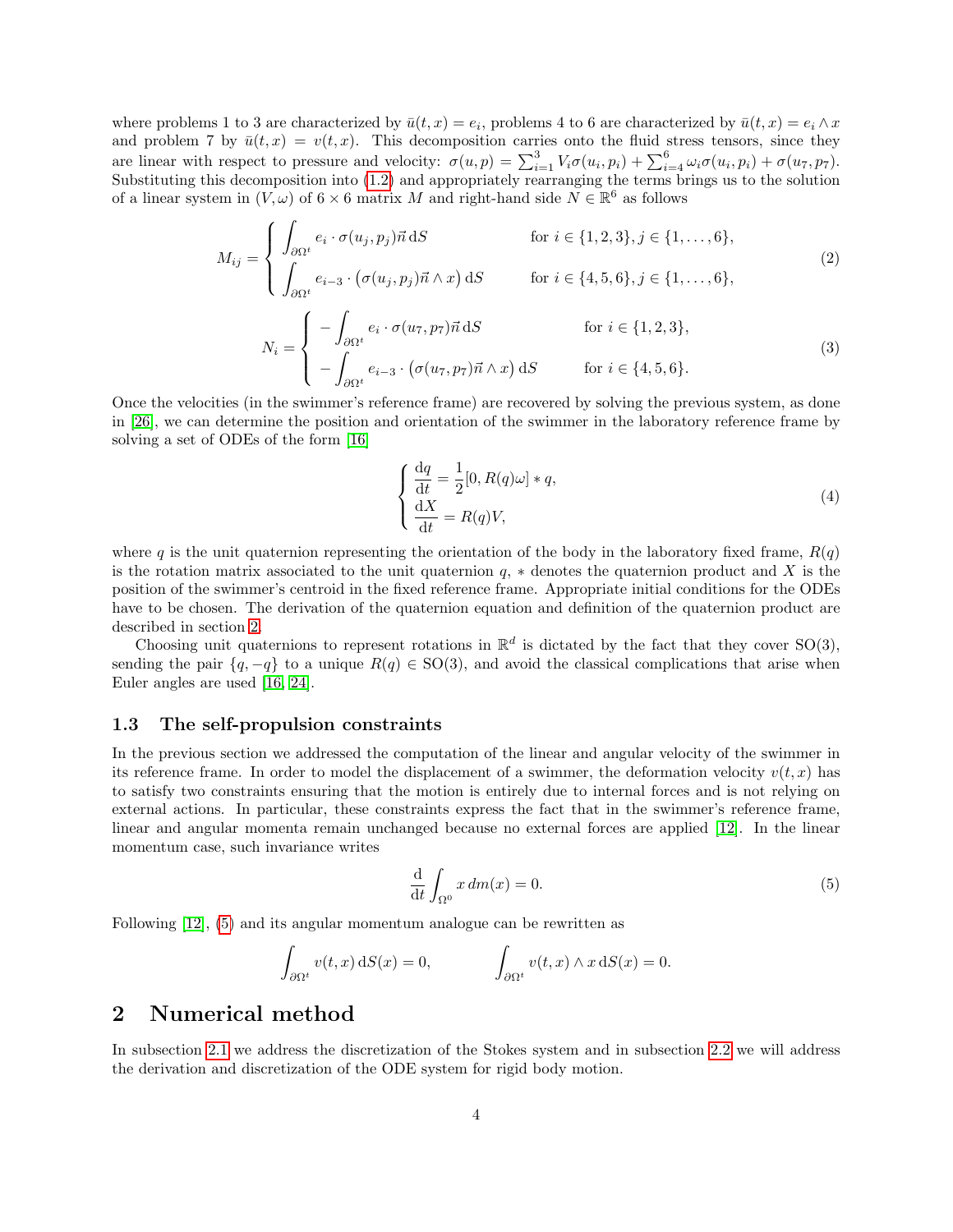#### <span id="page-4-0"></span>2.1 The fluid model

This part presents the PDE discretization that is used in the rest of the paper to numerically recover the swimmer's motion using finite element method. The indices denoting the time dependence of the fluid domain are abandoned and the focus is placed on the stationary problem to be solved at each time instant. The solution of the Stokes equations was performed via mixed finite elements, where the approximation spaces were chosen in order to guarantee the inf-sup stability of the discrete problem. The variational formulation is the following: find  $(u, p) \in [H^1(\Omega)]^d \cap \{v = \bar{u}|_{\partial \Omega_D}\} \times L^2(\Omega)$  such that

$$
\mu \int_{\Omega} (\nabla u + \nabla u^T) : \nabla \phi \, dx - \int_{\Omega} p(\nabla \cdot \phi) \, dx = \int_{\partial \Omega_N} g \cdot \phi \, dS(x),
$$
  

$$
\int_{\Omega} q(\nabla \cdot u) \, dx = 0,
$$

for all  $(\phi, q) \in [H_0^1(\Omega)]^d \cap \{v = 0 |_{\partial \Omega_D}\} \times L^2(\Omega)$  such that the boundary conditions in [\(1\)](#page-2-1) are satisfied.

For the finite element translation, we chose the pair of Taylor-Hood spaces  $(X_h^k, M_h^{k-1})$  for velocity and pressure, where

$$
X_h^k = \{u_h \in [C^0(\Omega)]^d | u_h \text{ is piecewise polynomial of order } k \text{ on each element of the triangulation}\}
$$
  

$$
M_h^{k-1} = \{p_h \in C^0(\Omega) | p_h \text{ is piecewise polynomial of order } k-1 \text{ on each element of the triangulation}\}
$$

provided that  $k \in \mathbb{N}, k > 1$ . They are characterized by different approximation orders on u and p in order to guarantee the inf-sup stability of the discrete problem. Namely, a continuous, piecewise polynomial approximation of order  $k$  is performed on each velocity component and a continuous, piecewise polynomial approximation of order  $k - 1$  is performed on the pressure.

In the following, we assume that the computational triangulated domain coincides with the continuous one.  $X_h^k$  and  $M_h^{k-1}$  are subsets of the functional spaces in which  $(u, p)$ , solutions of the continuous problem, are chosen. We can write the discrete version of the finite element problem as follows: find  $(u_h, p_h) \in$  $X_h^k \times M_h^{k-1}$  such that

$$
\mu \int_{\Omega} (\nabla u_h + \nabla u_h^T) : \nabla \phi_h \, dx - \int_{\Omega} p_h (\nabla \cdot \phi_h) \, dx = \int_{\partial \Omega_N} g \cdot \phi_h \, dS(x),
$$
  

$$
\int_{\Omega} q_h (\nabla \cdot u_h) \, dx = 0,
$$

for all  $(\phi_h, q_h) \in X_h^k \times M_h^{k-1}$ . Dirichlet boundary conditions are applied strongly at the algebraic level.

### <span id="page-4-1"></span>2.2 The rigid body dynamics

As shown in subsection [1.2,](#page-2-0) from the finite element solution of the fluid problem it is possible to recover the rigid body dynamics of the swimmer. Unit quaternions are a good option to represent the orientation of a rigid object, since they avoid parametrization issues that can affect other representations, like the gimbal lock for Euler angles [\[16,](#page-13-13) [24\]](#page-13-14).

A quaternion q is defined by a scalar  $q_0$  and a 3-dimensional vector  $q_v = (q_{v_1}, q_{v_2}, q_{v_3}), q = (q_0, q_v)$ . The conjugate of q will be denoted by  $\bar{q} = (q_0, -q_v)$  and the quaternion product is defined as  $q * r =$  $(q_0r_0-q_v\cdot r_v, q_0r_v+q_vr_0+q_v\wedge r_v)$ . The norm of a quaternion is defined as  $||q|| = \sqrt{q\bar{q}} = \sqrt{q_0^2+q_{v_1}^2+q_{v_2}^2+q_{v_3}^2}$ . Each quaternion of unit norm represents a reflection in 3D space, and together with its conjugate concurs to describe a rotation in space. The rotation matrix linked to a unit quaternion  $q = (q_0, q_v)$  is given by

$$
R(q) = \begin{bmatrix} q_0^2 + q_{v_1}^2 - q_{v_2}^2 - q_{v_3}^2 & 2(q_{v_1}q_{v_2} - q_0q_{v_3}) & q_{v_1}q_{v_3} + q_0q_{v_2} \\ 2(q_{v_1}q_{v_2} + q_0q_{v_3}) & q_0^2 - q_{v_1}^2 + q_{v_2}^2 - q_{v_3}^2 & 2(q_{v_2}q_{v_3} - q_0q_{v_1}) \\ 2(q_{v_1}q_{v_3} - q_0q_{v_2}) & 2(q_{v_2}q_{v_3} + q_0q_{v_1}) & q_0^2 - q_{v_1}^2 - q_{v_2}^2 + q_{v_3}^2 \end{bmatrix}.
$$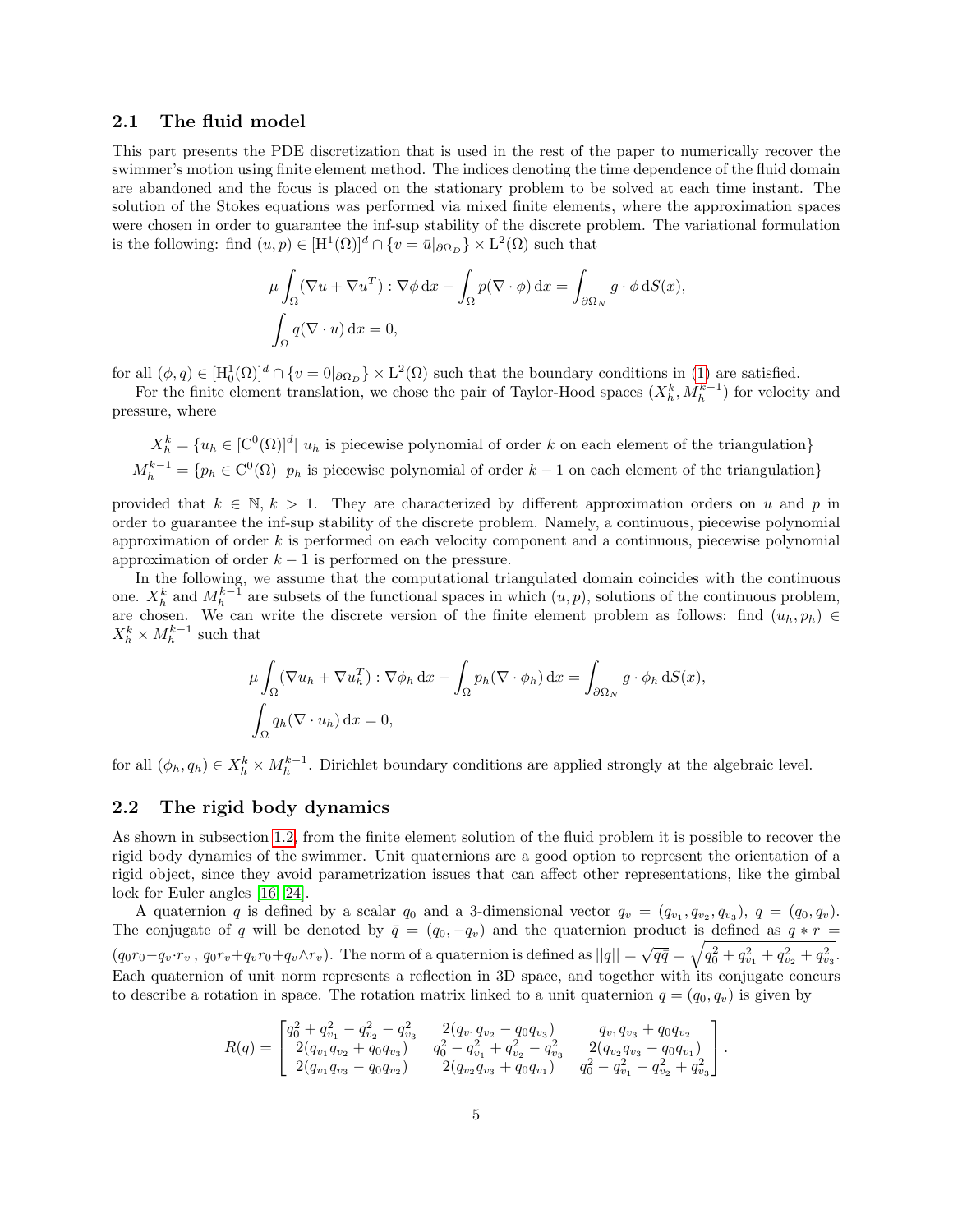In what follows we present how to get the swimmer frame dynamics in the laboratory frame. Coordinates X in the laboratory frame are expressed in the swimmer frame by  $[0, x] = q * [0, X] * \bar{q}$ . Performing time differentiation we get

$$
\frac{d[0,x]}{dt} = \frac{dq}{dt} * [0,X] * \bar{q} + q * [0,X] * \frac{d\bar{q}}{dt} = \frac{dq}{dt} * \bar{q} * [0,x] + [0,x] * q * \frac{d\bar{q}}{dt}.
$$

Since

$$
\frac{\mathrm{d}[0,x]}{\mathrm{d}t} = [0, 2v \wedge x],
$$

in our case  $2[0, v] = 2\frac{dq}{dt} * \bar{q} = [0, R(q)\omega]$ . Then, multiplying both sides of the equality by q gives the following dynamics for the quaternion

$$
\frac{\mathrm{d}q}{\mathrm{d}t} = \frac{1}{2}[0, R(q)\omega] * q. \tag{6}
$$

### <span id="page-5-0"></span>3 Implementation

The implementation part combined the FEEL++ finite element library [\[32\]](#page-14-6) to solve the Stokes problems with an ODE solver for the solution of the rigid body motion. Matlab and Paraview were used for the post-processing.

Since the methodology giving the rigid body problem was posed in the swimmer's reference frame and the swimmer's motion in the computational domain produced strong deformations on the underlying triangular mesh, at every time-step the domain was displaced and remeshed. This procedure was case specific, since both the shape and the deformation velocity on the swimmer's boundary were externally imposed.

Thanks to FEEL++, a Stokes solver with a syntax closely resembling the finite element variational formulation is achieved. Moreover, implementation of the finite elements was strongly simplified: Taylor-Hood spaces of order  $P^2/P^1$  are chosen, but also spaces of higher order (ex.  $P^3/P^2$ ) could be supported easily.

The solution of the ODEs [\(4\)](#page-3-2) describing rigid-body motion was embedded in the code through an external ODE solver in C++. A Runge-Kutta scheme was performed. At the end of each time-step, before the new rotation matrix is computed, the quaternion needs to be normalized to have unit norm: the propagation of numerical errors does not preserve the norm of the quaternion. Remark that, if this renormalization is not performed, the rotation matrix won't be orthogonal and the body would suffer a deformation.

### <span id="page-5-1"></span>4 Numerical tests

#### 4.1 Validation of fluid solver

To validate the fluid solver presented in this paper, we compared the analytical solution of Stokes problem presented in [\[7\]](#page-12-6) to the numerical results given by our simulations. The analytical solution to Stokes problem on the unit square

$$
\begin{cases}\n-\Delta u + \nabla p = f & \text{on } [0,1] \times [0,1], \\
\nabla \cdot u = 0 & \text{on } [0,1] \times [0,1],\n\end{cases}
$$
\n(7)

with forcing function

$$
f(t, (x, y)) = \begin{bmatrix} 128[x^2(x-1)^212(2y-1) + 2(y-1)(2y-1)y(12x^2-12x+2)] + y - 0.5 \\ -128[y^2(y-1)^212(2x-1) + 2(x-1)(2x-1)x(12y^2-12y+2)] + x - 0.5 \end{bmatrix},
$$

Dirichlet boundary conditions derived from the exact solution presented below and zero-mean pressure is given by

$$
u(t,(x,y)) = \begin{bmatrix} -256y(y-1)(2y-1)x^2(x-1)^2\\256x(x-1)(2x-1)y^2(y-1)^2 \end{bmatrix},
$$
\n(8)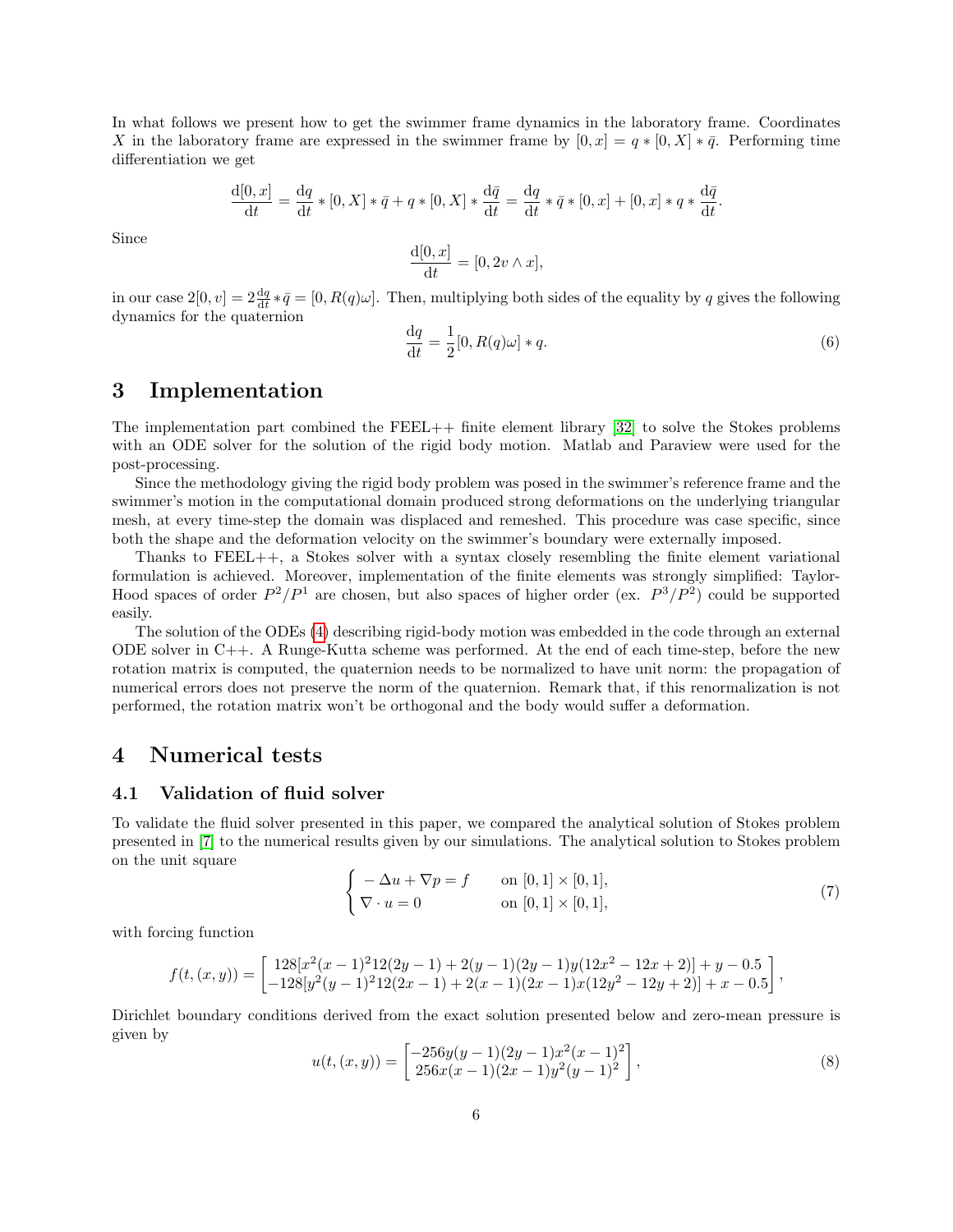$$
p(t, (x, y)) = (x - 0.5)(y - 0.5).
$$

Figure [1](#page-6-0) presents this latter Stokes solution. We solve the Stokes equations using the pair  $(X_h^2, M_h^1)$  for the mixed finite elements. Figure [2](#page-6-1) shows a third order convergence of the  $L^2$  norm of the velocity and a second order convergence for both the  $L^2$  norm of the pressure and the  $H^1$  norm of the velocity are obtained. These results are those we expected from the finite element method theory, see for instance [\[20,](#page-13-16) Thm 4.3, pag 181].

<span id="page-6-0"></span>Remark that, even though the solver is made for the 2D case, Feel++ allows to easily obtain a three dimensional Stokes solution when providing an appropriate 3D mesh.



Figure 1: Analytical solution of the Stokes problem [\[7\]](#page-12-6).

<span id="page-6-1"></span>

Figure 2: Error convergence of the numerical solution given by our solver. The errors are in good agreement with the classical errors given by the finite element method: the experimental order of convergence for the velocity in  $L^2$  norm is approximately 3, and in  $H^1$  norm it's approximately 2. The experimental order of convergence for the  $L^2$  norm of the pressure is approximately 2.

### 4.2 Validation of rigid body solver

In order to validate the rigid body solver, we considered the results presented in [\[28\]](#page-13-17). The solution to

$$
\frac{\mathrm{d}X}{\mathrm{d}t} = R(q)V,\tag{9a}
$$

<span id="page-6-2"></span>
$$
\frac{\mathrm{d}q}{\mathrm{d}t} = \frac{1}{2}[0, R(q)\omega] * q,\tag{9b}
$$

$$
\frac{\mathrm{d}V}{\mathrm{d}t} = F/m,\tag{9c}
$$

<span id="page-6-3"></span>
$$
I\frac{\mathrm{d}\omega}{\mathrm{d}t} + \omega \wedge I\omega = T,\tag{9d}
$$

complemented with adequate initial conditions, is searched.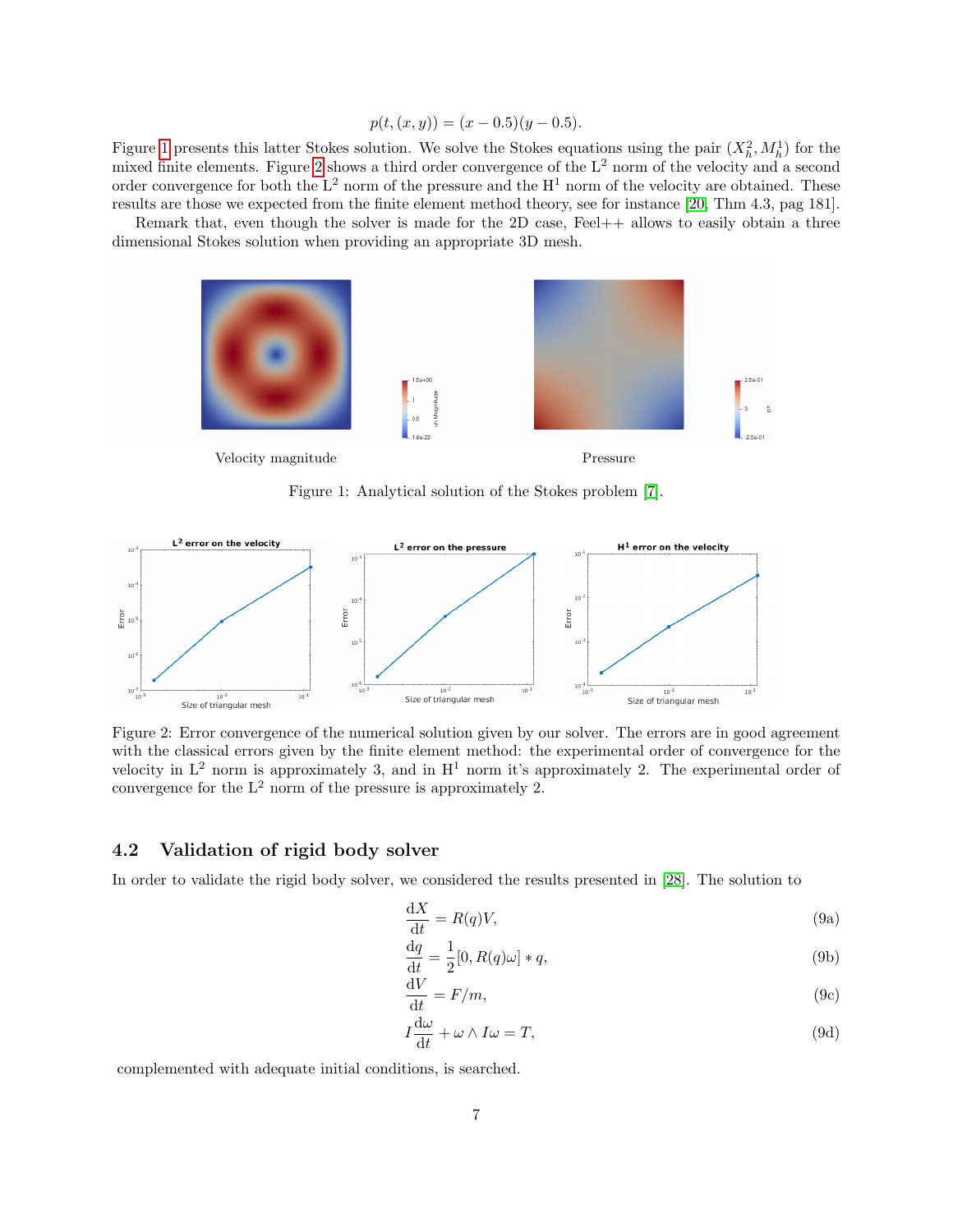Let us remark that the exactness of the translational part of the rigid body motion is easy to check. As a result, we will consider only equations [\(9b\)](#page-6-2) and [\(9d\)](#page-6-3).

We validate the rotational part of the rigid body motion by extracting a set of sample points from the graphics of [\[28\]](#page-13-17) and compared qualitatively such results with ours. The case we will consider is the following: the time-varying torque in the body frame will be given by

$$
T = \begin{bmatrix} 1.0 + 2.7 \times 10^{-2}t - 2.4 \times 10^{-4}t^2 + 5.7 \times 10^{-7}t^3 \\ -1.5 - 9.0 \times 10^{-3}t + 1.2 \times 10^{-4}t^2 - 3.0 \times 10^{-7}t^3 \\ 13.5 \end{bmatrix} N \cdot m.
$$

The body reference frame at  $t = 0$  coincides with the laboratory reference frame, which in terms of quaternions is expressed as  $q(0) = (1, 0, 0, 0)$ . The components of the angular velocity  $\omega$  at  $t = 0$  along the three principal axes are  $(0, 0, 0.329)$  rad/s, while the inertia matrix is given by

$$
I = \begin{bmatrix} 2985 & 0 & 0 \\ 0 & 2729 & 0 \\ 0 & 0 & 4183 \end{bmatrix} kg \cdot m^2
$$

Since in [\[28\]](#page-13-17) the results about the frame orientation are given in terms of Euler angles  $(\phi_x, \phi_y, \phi_z)$ , we use the following relationship to obtain them from a quaternion  $q = (q_0, q_1, q_2, q_3)$ :

$$
\begin{bmatrix} \phi_x \\ \phi_y \\ \phi_z \end{bmatrix} = \begin{bmatrix} \arctan \frac{2(q_0q_1 + q_2q_3)}{1 - 2(q_1^2 + q_2^2)} \\ \arcsin(2(q_0q_2 - q_3q_1)) \\ \arctan \frac{2(q_0q_3 + q_1q_2)}{1 - 2(q_2^2 + q_3^2)} \end{bmatrix}
$$

Figure [3](#page-7-0) shows that our results are in agreement with the numerical results in [\[28\]](#page-13-17).

We remark that, even though we will be focusing on a two-dimensional simulation for the swimmer, the previous validation confirms that such solver can be used also on a 3D experiment. The resulting angular velocity is the one required in [\(4\)](#page-3-2) to obtain the body orientation.

<span id="page-7-0"></span>

Figure 3: Comparison of the sampled solution from [\[28\]](#page-13-17) and our numerical solution from equations [\(9\)](#page-6-3). On the left, the results on Euler angle  $\phi_x$  are compared. On the right, the results on the component  $\omega_x$  of the angular velocity are compared.

#### 4.3 Validation of force and torque computations

Given  $(u, p)$  solution of Stokes equations, this part addresses the numerical computation of fluid forces and torques. Since the swimmer motion depends on them, it is fundamental to validate the techniques we use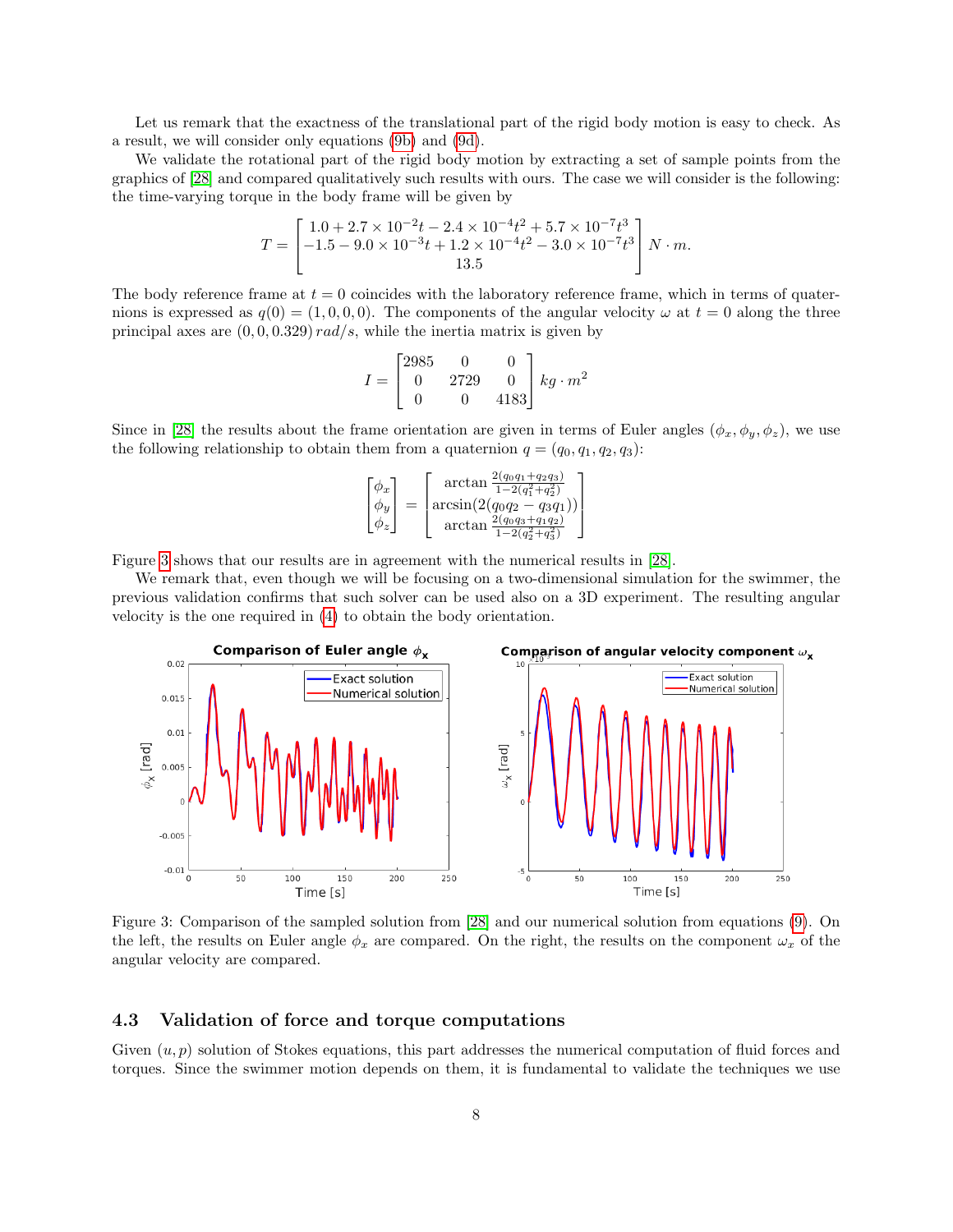to compute them. Two methods are compared: the first method consists in approximating the integrals describing surface forces and torques

$$
\int_{\partial\Omega}\sigma(t,x)\vec{n}(t,x)\,\mathrm{d}S(x),\qquad \int_{\partial\Omega}\sigma(t,x)\vec{n}(t,x)\wedge x\,\mathrm{d}S(x),
$$

via surface quadratures, while the second method consists in exploiting the variational formulation to resort to volume integrals

<span id="page-8-2"></span>
$$
\int_{\partial\Omega} \sigma(t, x)\vec{n}(t, x) dS(x) = \int_{\Omega} f dx + \int_{\Omega} \sigma(t, x) : \nabla_x u dx,
$$
\n
$$
\int_{\partial\Omega} \sigma(t, x)\vec{n}(t, x) \wedge x dS(x) = \int_{\Omega} f \wedge x dx + \int_{\Omega} (\sigma(t, x) : \nabla_x u) \wedge x dx,
$$
\n(10)

that are subsequently approximated via 3D volumic quadratures. Feel++ library was used to perform these computations. The numerical results will be compared to approximate and exact solutions. We considered two test cases: the first one is the 3D Stokes example of a translating and rotating sphere, for which the approximate solutions are provided in [\[23,](#page-13-18) p.67-68], while the second one is a 3D example taken from [\[14\]](#page-13-19). In the moving sphere case, the experimental setting is composed of a sphere of radius  $r = 0.01$  placed in the middle of a cubic box of size 1,  $\mu = 1$  and  $U = \omega = 2$ . The approximated forces and torques, given by the formulas  $F = -6\pi\mu rU$  and  $T = -8\pi\mu r^3\omega$ , give a qualitative target for the numerically derived forces and torques.

The results regarding the 3D Stokes case are collected in Tables [1](#page-8-0) to [4.](#page-9-0) Tables [1](#page-8-0) and [2](#page-8-1) show the numerical results that were obtained when using  $X_h^2/M_h^1$  finite elements on a piecewise linear approximation of the geometry: Table [1](#page-8-0) shows that the surface quadratures give better approximation of forces while Table [2](#page-8-1) show that torques are better approximated when using volumic quadratures. Tables [3](#page-9-1) and [4](#page-9-0) show the numerical results that were obtained when  $X_h^3/M_h^2$  finite elements on a piecewise quadratic approximation of the geometry were used: in this case volumic quadrature performs better than surface quadratures in both cases.

<span id="page-8-0"></span>

| $h_{min}$ | $h_{max}$ | Surface quad. | Volume quad. | <b>Stokes</b> |
|-----------|-----------|---------------|--------------|---------------|
| 0.00099   | 0.1958    | $-0.397501$   | $-0.395855$  | -0.376991     |
| 0.00052   | 0.1546    | $-0.394835$   | $-0.395245$  | -0.376991     |
| 0.00036   | 0.1211    | -0.393037     | -0.393478    | $-0.376991$   |

Table 1: Forces comparison for the translating and rotating sphere with piecewise linear approximation of the geometry and  $X_h^2/M_h^1$  finite elements. In the last column, the numerical result of the Stokes formula  $F = -6\pi \mu r U$  is reported.

<span id="page-8-1"></span>

| $n_{min}$                        | $h_{max}$ | Surface quad.            | Volume quad.             | <b>Stokes</b>            |
|----------------------------------|-----------|--------------------------|--------------------------|--------------------------|
| $\parallel 0.00099$              | 0.1958    | $-4.97575\cdot10^{-5}$   | $-5.0582 \cdot 10^{-5}$  | $-5.02655 \cdot 10^{-5}$ |
| $\parallel 0.00052 \quad 0.1546$ |           | $-4.96165 \cdot 10^{-5}$ | $-4.98904 \cdot 10^{-5}$ | $-5.02655 \cdot 10^{-5}$ |
| $\parallel$ 0.00036 0.1211       |           | $-5.03447 \cdot 10^{-5}$ | $-5.03904 \cdot 10^{-5}$ | $-5.05423 \cdot 10^{-5}$ |

Table 2: Torques comparison for the translating and rotating sphere with piecewise linear approximation of the geometry and  $X_h^2/M_h^1$  finite elements. In the last column, the numerical result of the Stokes formula  $T = -8\pi \mu r^3 \omega$  is reported.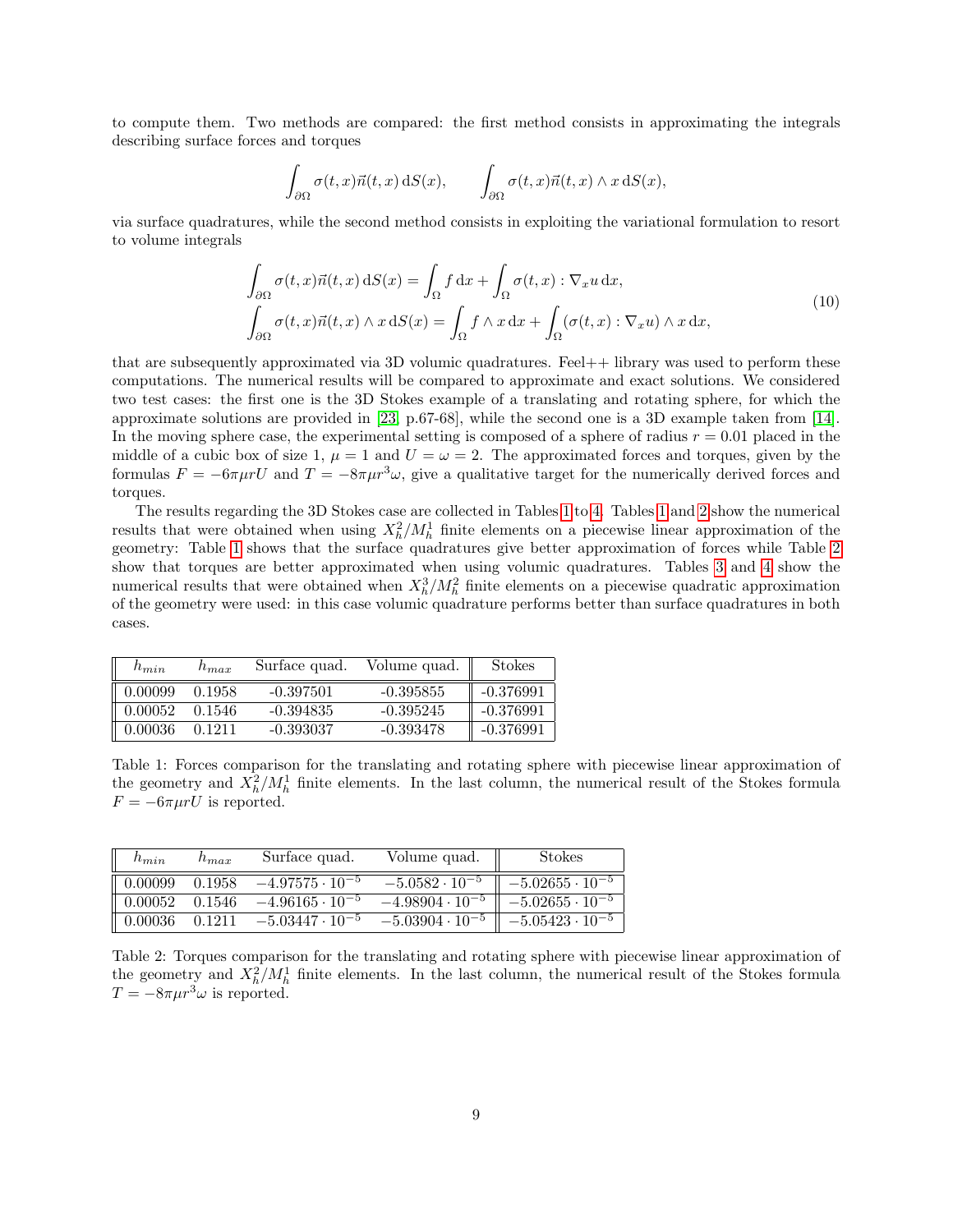<span id="page-9-1"></span>

| $n_{min}$ | $n_{max}$ | Surface quad. | Volume quad. | <b>Stokes</b> |
|-----------|-----------|---------------|--------------|---------------|
| 0.00099   | 0.1958    | $-0.39264$    | $-0.392629$  | -0.376991     |
| 0.00052   | 0.1546    | $-0.392439$   | $-0.392408$  | -0.376991     |

Table 3: Forces comparison for the translating and rotating sphere with piecewise quadratic approximation of the geometry and  $X_h^3/M_h^2$  finite elements. In the last column, the numerical result of the Stokes formula  $F = -6\pi \mu rU$  is reported.

<span id="page-9-0"></span>

| $n_{min}$           | $\mu_{max}$ | Surface quad. | Volume quad.                                                                                                      | <b>Stokes</b> |
|---------------------|-------------|---------------|-------------------------------------------------------------------------------------------------------------------|---------------|
| $\parallel 0.00099$ |             |               | 0.1958 $-5.02279 \cdot 10^{-5}$ $-5.02783 \cdot 10^{-5}$ $-5.02655 \cdot 10^{-5}$                                 |               |
|                     |             |               | $\parallel$ 0.00052 0.1546 $-5.02507 \cdot 10^{-5}$ $-5.02577 \cdot 10^{-5}$ $\parallel$ $-5.02655 \cdot 10^{-5}$ |               |

Table 4: Torques comparison for the translating and rotating sphere with piecewise quadratic approximation of the geometry and  $X_h^3/M_h^2$  finite elements. In the last column, the numerical result of the Stokes formula  $T = -8\pi\mu r^3 \omega$  is reported.

The second benchmark that was considered regarded the exact computation of forces from an exact and fully three-dimensional solution to Navier-Stokes equations (where we neglected the time variation) [\[14\]](#page-13-19)

$$
u = -a \begin{bmatrix} e^{ax}\sin(ay+dz) + e^{az}\cos(ax+dy) \\ e^{ay}\sin(az+dx) + e^{ax}\cos(ay+dz) \\ e^{az}\sin(ax+dy) + e^{ay}\cos(az+dx) \end{bmatrix},
$$
\n(11)

$$
p = -\frac{a^2}{2} \left[e^{2ax} + e^{2ay} + e^{2az} + 2\sin(ax + dz)\cos(ax + dx)e^{ay + az} + 2\sin(ay + dz)\cos(ax + dy)e^{az + ax} + 2\sin(az + dx)\cos(ay + dz)e^{ax + ay}\right]
$$
(12)

in the cube  $[-1, 1]^3$ , with  $a = \frac{\pi}{4}$  and  $d = \frac{\pi}{2}$ .

The exact forces were calculated using the symbolic mathematics package Sympy, and they were compared to forces issued from surface and volume quadratures. The results in Figure [4](#page-9-2) show that, after fixing a high quadrature order for both surface and volume quadratures (13 in our case), forces are better approximated when using volume quadratures on [\(10\)](#page-8-2) than surface quadratures. These two benchmarks encouraged us to use the volume formulation to compute forces and torques for the Scallop simulation in the next section.

<span id="page-9-2"></span>

Figure 4: Comparison in  $L^2$  norm between exact and approximated forces, normalized by the  $L^2$  norm of the exact force. These pictures show that volume quadratures give a better approximation of forces and torques as the mesh size decreases. All the figures were obtained using a linear approximation of the geometry (G1). The left figure shows the results for  $X_h^2/M_h^1$  finite elements. The center figure shows the results for  $X_h^3/M_h^2$ finite elements. The right figure shows the results for  $X_h^4/M_h^3$  finite elements.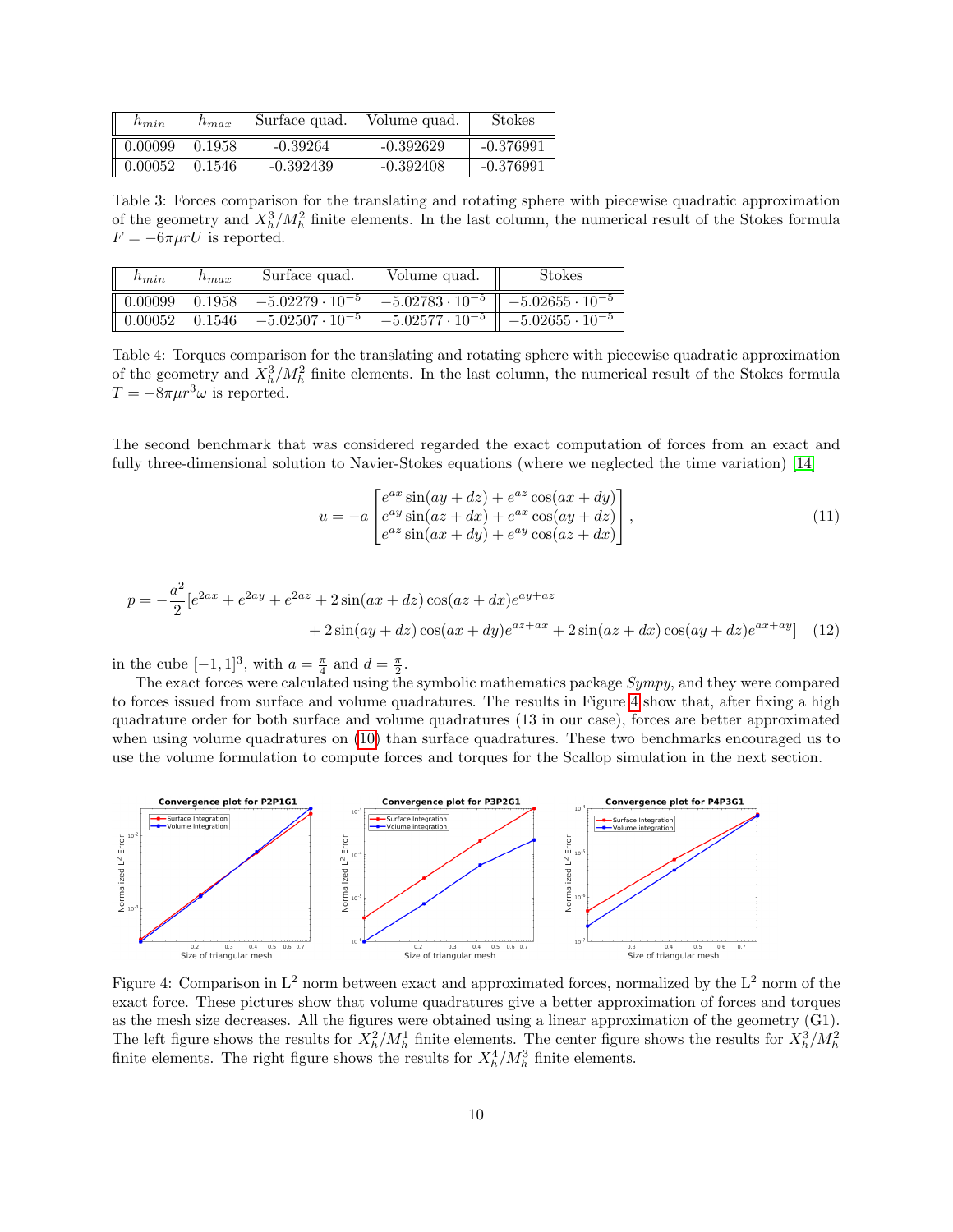<span id="page-10-0"></span>Figure 5: Screenshots of the scallop's body configurations over a period. The opening and closure of the swimmer's valves produce the motion. Since it has only one degree of freedom, the scallop does not experience a net advancement over a period.

#### 4.4 Scallop theorem

In this section we will address the simulation of the so called "Scallop theorem". This theorem was first presented by Purcell in [\[33\]](#page-14-0), and later generalized in [\[13\]](#page-13-0) for other types of swimmers, highlighting the underlying geometrical properties of the problem. Swimming is characterized by periodical strokes, and the scallop theorem specifies when they do not provide a net advancement. Scallop theorem, as in [\[33\]](#page-14-0), was specialized to Stokes flows, and stated that a swimmer which performs time-reversible shape changes will not be able to advance over a period. A particular case, from which the theorem takes his name, is the case of one-hinged swimmers. Having just one degree of freedom, swimmers like the scallop are forced to perform time-reversible shape changes and are not able to obtain a net advancement over a period of time. Figure [5](#page-10-0) shows an example of these shape changes.

The aim of this part is to verify that our numerical solver is able to reproduce the scallop theorem. Problem [\(1\)](#page-2-1) is solved and coupled with [\(4\)](#page-3-2) to obtain the swimmer's displacement and change in orientation. Here  $\Omega^0$  is the complement in  $[0, 0.1] \times [0, 0.1]$  of the scallop and the deformation velocity on the swimmer's boundary point x is given by  $v(t,x) = \frac{dA}{dt}(t)x$ , where  $A(t)$  is the rotation matrix imposing the desired opening and closing of the valves.

We imposed on the boundary of the swimmer a displacement field which caused its hinges to open and close in a periodical fashion. We also allow a slight deformation of the body, to see whether any changes can be experienced with respect to the invariance predicted in [\[13,](#page-13-0) Section 3.5].

The computational domain coincides with  $\Omega^0$ , hence it consists in a pierced square whose hole has the shape of the swimmer. The mesh is conformal to the swimmer's geometry and the approximation is linear: interior and boundary edges are straight.

Figure [6](#page-11-0) shows that the scallop theorem is not exactly satisfied due to the domain discretization, but the errors over a period, and the errors cumulated between two consecutive periods, are negligible. We chose a period  $T = 2 s$  and a swimmer with total valve opening equal to 14 mm. The smallest triangulation edge size in is of  $0.025$  mm.

We also located the scallop close to a no slip boundary of the computational domain. In that case the scallop theorem is not satsfied since the wall breaks the symmetry of the whole system. Figure [7](#page-11-1) shows the displacement over a complete stroke period as a function of the proximity to the wall. In that case we noticed that the displacement at the end of the period was sensibly larger than what Figure [6](#page-11-0) showed, and it exemplifies both the attractive effect that walls have on swimmers (Figure [7](#page-11-1) right) and the enhanced displacement parallel to no slip boundaries (Figure [7](#page-11-1) left). Let us quote the recent study [\[6\]](#page-12-7) that overcomes the scallop theorem by opening and closing the shell with different speeds.

The pseudocode for the simulation of the swimmer motion is presented in Algorithm [1.](#page-12-8)

# 5 Conclusion and perspectives

In this note we present a solver able to provide the dynamics of a derforming swimmer moving into a Stokes flow. Here all the framework could fit a 3D model but the numerical results are given in 2D. All the numerical computations of this note relied on the finite element library Feel++. We applied a method proposed in [\[26\]](#page-13-12) to extract rigid body motion from computation of fluid stresses. We validated our code and model using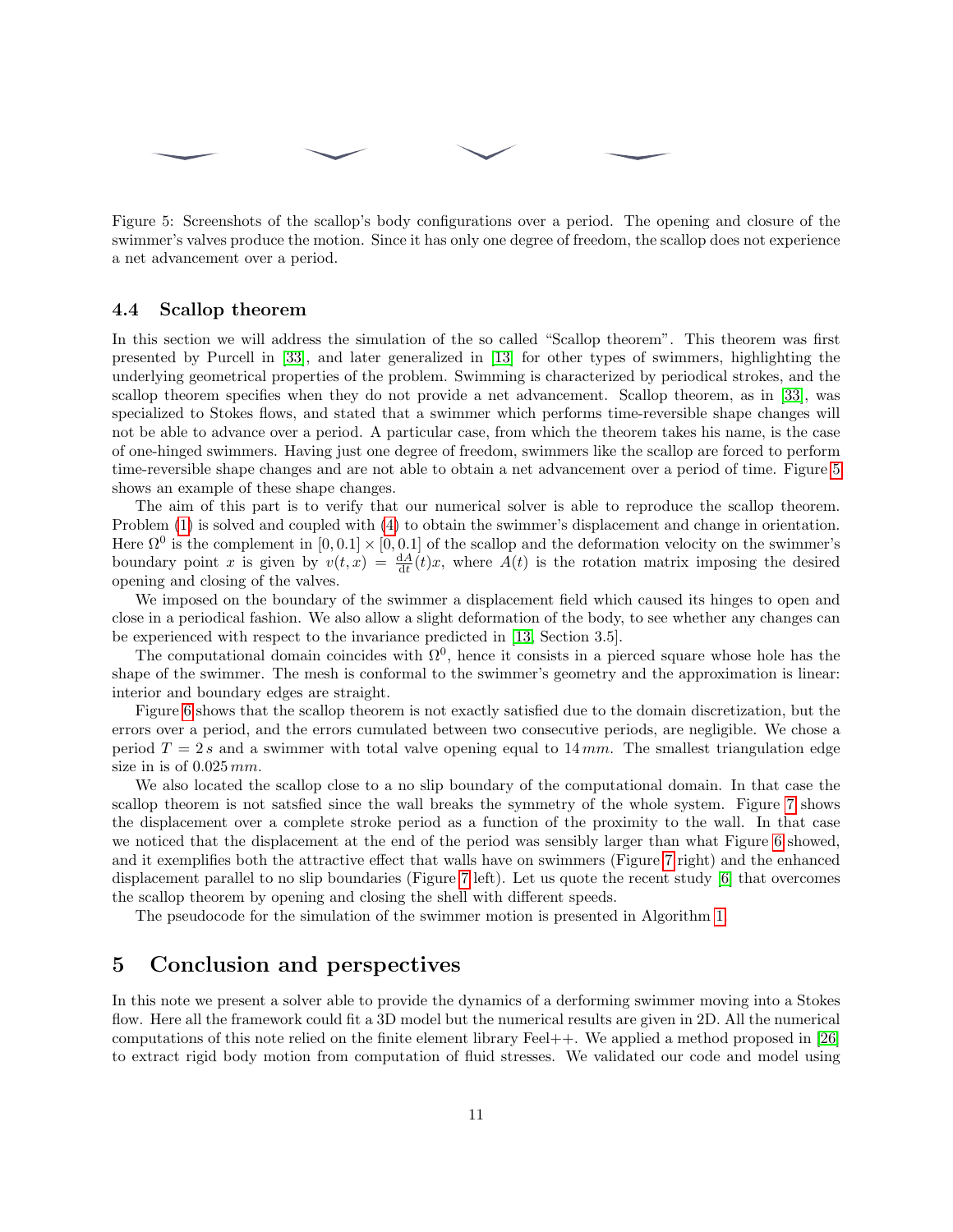<span id="page-11-0"></span>

Figure 6: Position of the swimmer's center of mass in the laboratory reference frame. In this case the swimmer is located far from the no slip boundaries of the computational domain. The figure on the left shows its horizontal displacement, along the x axis: it's globally negligible and imputable to numerical errors. The figure on the right shows the swimmer's vertical displacement: it is periodic of period  $T = 2$ , and the net motion value on a period is also imputable to numerical errors.

<span id="page-11-1"></span>

Figure 7: Absolute value of the net displacement of the swimmer's center of mass, as a function of its distance to a wall. When the swimmer departs closer to the no slip boundary, it experiences a larger displacement over a time period, both in the horizontal and vertical direction.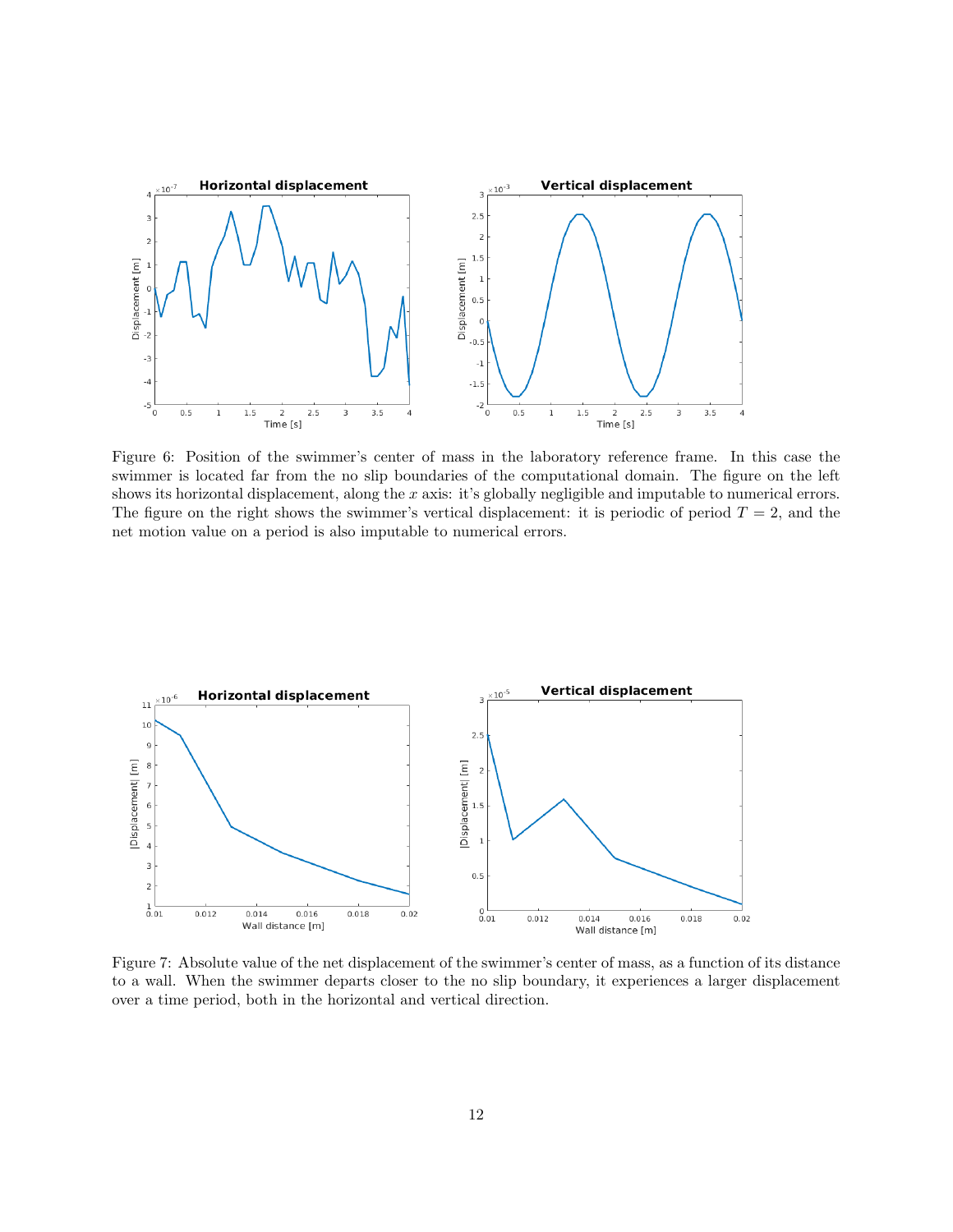<span id="page-12-8"></span>Algorithm 1 Solution procedure for the swimming problem

Choose  $\Delta t$ , d,  $T_{final}$ Initialize  $X, q, V, \omega$ if  $d = 2$  then  $N_{Stokes} = 4$ else if  $\sqrt{d} = 3$  then  $N_{Stokes} = 7$ end if while  $time \leq T_{final}$  do Displace the swimmer according to  $X, q, V, \omega$  and Remesh for  $1 \leq i \leq N_{Stokes}$  do Solve Stokes problem i from subsection [1.2](#page-2-0) Compute surface forces and torques issued from Stokes problem i end for Find  $V, \omega$  by using [\(2\)](#page-3-3) and [\(3\)](#page-3-4) Find  $X, q$  by solving [\(4\)](#page-3-2)  $time \leftarrow time + \Delta t$ end while

different benchmarks. The goal of this project was to lay the foundations of a numerical method which allowed the simulation of swimmers with more complex geometries.

The passage to several swimmers or to 3D are beyond the scope of this paper. The technique could be applied to several swimmers, but the basis onto which the Stokes solution has to be expanded is larger and the computational cost might increase noticeably. Another issue is that, in the Stokes regime, forces can become infinite when two swimmers are close, and collision avoidance strategies would need to be implemented.

### References

- <span id="page-12-4"></span>[1] N. AGUILLON, A. DECOENE, B. FABRÈGES, B. MAURY, AND B. SEMIN, *Modelling and simulation of* 2d stokesian squirmers, ESAIM: Proceedings, 38 (2013), pp. 36–53.
- <span id="page-12-0"></span>[2] D. AHMED, C. DILLINGER, A. HONG, AND B. J. NELSON, *Artificial acousto-magnetic soft microswim*mers, Advanced Materials Technologies, 2, p. 1700050.
- <span id="page-12-1"></span>[3] F. Alouges, A. DeSimone, L. Giraldi, and M. Zoppello, Self-propulsion of slender microswimmers by curvature control: N-link swimmers, International Journal of Non-Linear Mechanics, 56 (2013), pp. 132 – 141. Soft Matter: a nonlinear continuum mechanics perspective.
- <span id="page-12-2"></span>[4] F. Alouges, A. Desimone, L. Giraldi, and M. Zoppello, Can magnetic multilayers propel artificial microswimmers mimicking sperm cells?, Soft Robotics, 2 (2015), pp. 117–128.
- <span id="page-12-5"></span>[5] F. ALOUGES AND L. GIRALDI, Enhanced controllability of low reynolds number swimmers in the presence of a wall, Acta Applicandae Mathematicae, 128 (2012).
- <span id="page-12-7"></span>[6] F. BAGAGIOLO, R. MAGGISTRO, AND M. ZOPPELLO, Swimming by switching, Meccanica, 52 (2017), pp. 3499–3511.
- <span id="page-12-6"></span>[7] M. Bercovier and M. Engelman, A finite element for the numerical solution of viscous incompress*ible flows*, Journal of Computational Physics, 30 (1979), pp.  $181 - 201$ .
- <span id="page-12-3"></span>[8] M. BERGMANN AND A. IOLLO, *Modeling and simulation of fish-like swimming*, Journal of Computational Physics, 230 (2011), pp. 329–348.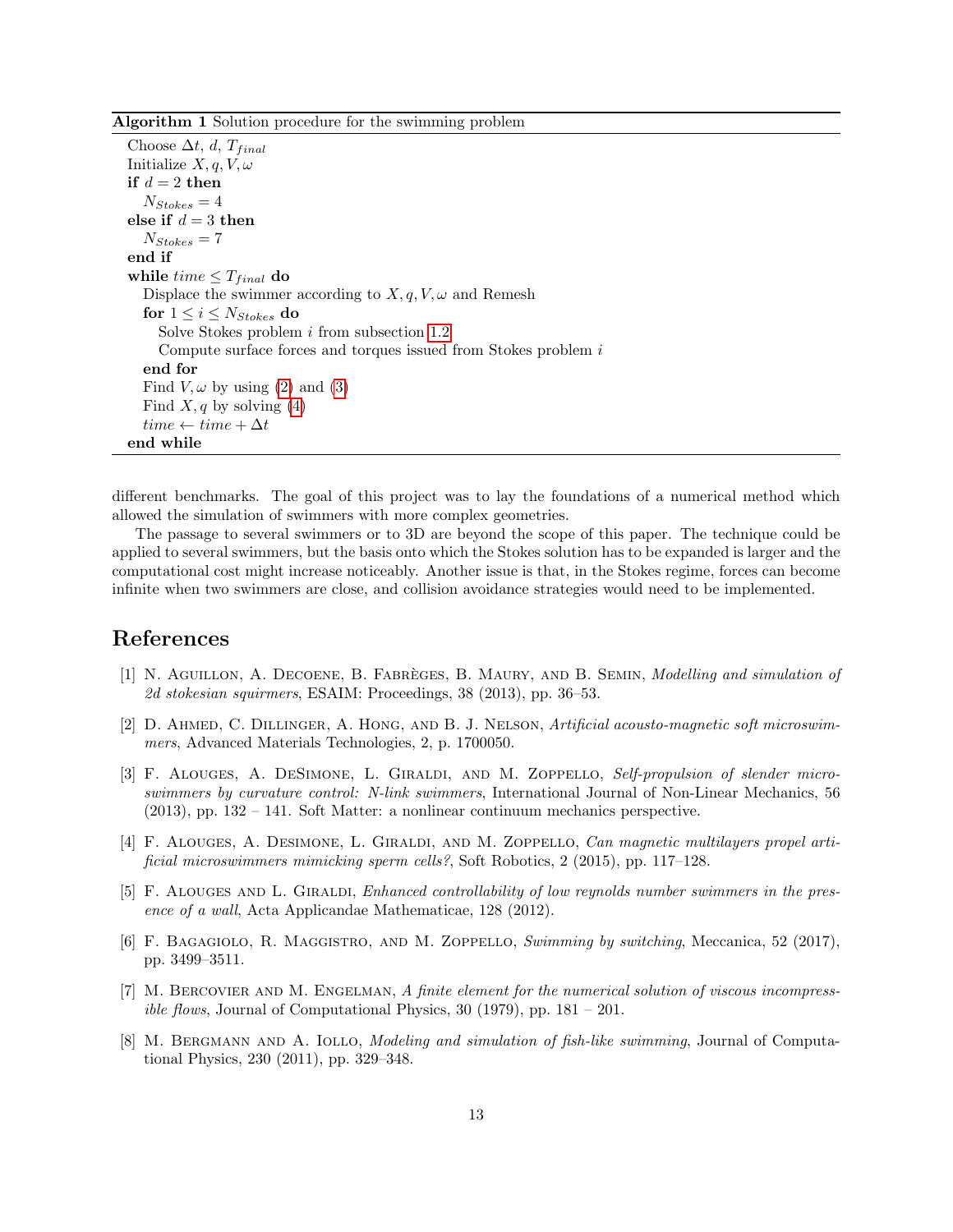- <span id="page-13-5"></span>[9]  $\_\_\_\_\$ general swimming simulations, Journal of Computational Physics, 323 (2016).
- <span id="page-13-11"></span>[10] F. BREZZI AND M. FORTIN, *Mixed and hybrid finite elements methods*, Springer series in computational mathematics, Springer-Verlag, 1991.
- <span id="page-13-10"></span>[11] T. CHAMBRION, L. GIRALDI, AND A. MUNNIER, *Optimal strokes for driftless swimmers: A general* geometric approach, ESAIM: Control, Optimisation and Calculus of Variations, (2017).
- <span id="page-13-15"></span>[12] T. CHAMBRION AND A. MUNNIER, Locomotion and control of a self-propelled shape-changing body in a fluid, Journal of Nonlinear Science, 21 (2009).
- <span id="page-13-0"></span>[13] T. CHAMBRION AND A. MUNNIER, *Generalized scallop theorem for linear swimmers*, 2010.
- <span id="page-13-19"></span>[14] C. ETHIER AND D. A. STEINMAN, Exact fully 3d navier-stokes solution for benchmarking, International Journal for Numerical Methods in Fluids, 19 (1994), pp. 369 – 375.
- <span id="page-13-6"></span>[15] L. J. FAUCI AND A. MCDONALD, Sperm motility in the presence of boundaries, Bulletin of Mathematical Biology, 57 (1995), pp. 679 – 699.
- <span id="page-13-13"></span>[16] R. FEATHERSTONE, Rigid Body Dynamics Algorithms, Springer-Verlag, Berlin, Heidelberg, 2007.
- <span id="page-13-3"></span>[17] L. GIRALDI, P. LISSY, C. MOREAU, AND J. POMET, Addendum to "local controllability of the two-link magneto-elastic microswimmer", IEEE Transactions on Automatic Control, 63 (2018), pp. 2303–2305.
- <span id="page-13-4"></span>[18] L. GIRALDI, P. MARTINON, AND M. ZOPPELLO, *Optimal design of purcell's three-link swimmer*, Phys. Rev. E, 91 (2015), p. 023012.
- <span id="page-13-2"></span>[19] L. Giraldi and J. Pomet, Local controllability of the two-link magneto-elastic micro-swimmer, IEEE Transactions on Automatic Control, 62 (2017), pp. 2512–2518.
- <span id="page-13-16"></span>[20] V. GIRAULT AND P. RAVIART, Finite element methods for Navier-Stokes equations: theory and algorithms, Springer series in computational mathematics, Springer-Verlag, 1986.
- <span id="page-13-1"></span>[21] J. GRAY AND G. J. HANCOCK, The propulsion of sea-urchin spermatozoa, Journal of Experimental Biology, 32 (1955), pp. 802–814.
- <span id="page-13-7"></span>[22] D. GÉRARD-VARET AND L. GIRALDI, Rough wall effect on micro-swimmers, ESAIM: Control, Optimisation and Calculus of Variations, 21 (2013).
- <span id="page-13-18"></span>[23] J. HAPPEL AND H. BRENNER, Low Reynolds number hydrodynamics: with special applications to particulate media, Mechanics of Fluids and Transport Processes, Springer Netherlands, 1983.
- <span id="page-13-14"></span>[24] L. Landau and E. Lifshitz, Mechanics, Butterworth-Heinemann, Elsevier Science, 1976.
- <span id="page-13-8"></span>[25] J. LOHÉAC, Contrôle en temps optimal et nage à bas nombre de Reynolds, PhD thesis, 2012. Thèse de doctorat dirigée par Tucsnak, Marius et Scheid, Jean-François Mathématiques Université de Lorraine 2012.
- <span id="page-13-12"></span>[26] J. LOHÉAC AND A. MUNNIER, *Controllability of 3d low reynolds swimmers*, ESAIM Control Optimisation and Calculus of Variations, 20 (2012).
- <span id="page-13-9"></span>[27] , Controllability of 3d low reynolds number swimmers, ESAIM: Control, Optimisation and Calculus of Variations, 20 (2014), p. 236–268.
- <span id="page-13-17"></span>[28] J. LONGUSKI AND P. TSIOTRAS, Analytical solutions for a spinning rigid body subject to time-varying body-fixed torques, part i: Constant axial torque., Journal of Applied Mechanics-transactions of The Asme, (1993).